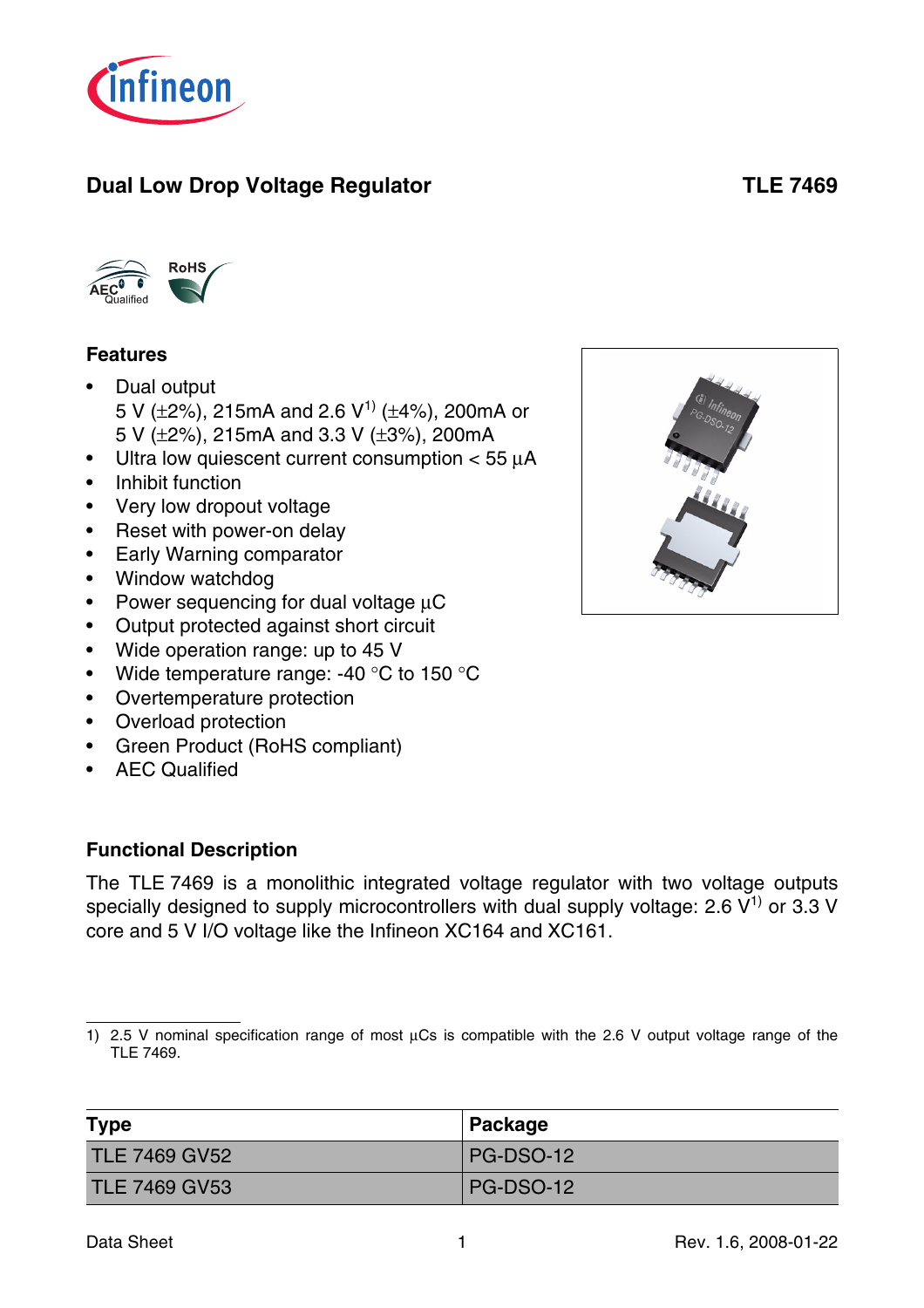

The voltage regulator features an integrated reset circuitry which monitors the 2.6 V/ 3.3 V supply voltage. At power on the reset checks both supply voltages and performs the power-on reset with an adjustable delay time. The voltage difference is kept in the range -0.5 V <  $(V_{01} - V_{02})$  < 3.0 V even during power-on and power-down time enabling save uC operation without external clamping. Using the integrated early warning comparator an external voltage can be supervised. An integrated output sink current circuitry keeps the voltage at the Q1 pin below 5.5 V even when reverse currents are applied. Thus connected devices are protected from overvoltage damage. The regulator can be shut down via the Inhibit input causing the current consumption to drop below 9 µA.

The TLE 7469 is designed for use under the severe conditions of automotive applications, and is therefore equipped with protection functions against overload, short circuit and overtemperature. It operates in the wide junction temperature range from -40  $\degree$ C to 150  $\degree$ C and offers the low quiescent current consumption required for body applications.

For applications requiring extremely low noise levels the Infineon voltage regulator family TLE 42XY and TLE 44XY is more suited than the TLE 7469. A mV-range output noise on the TLE 7469 caused by the charge pump operation is unavoidable due to the ultra low quiescent current concept.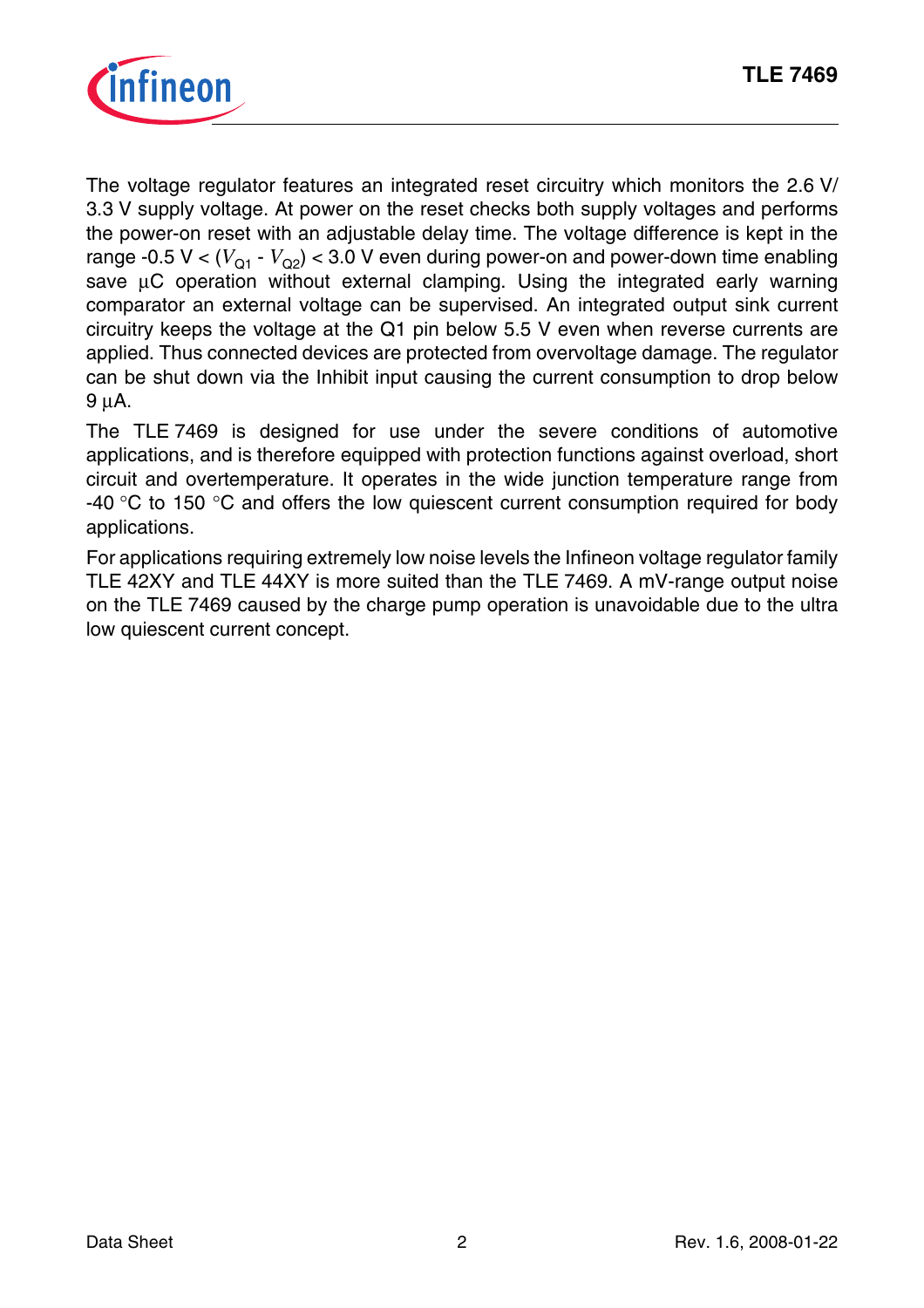



**Figure 1 Block Diagram**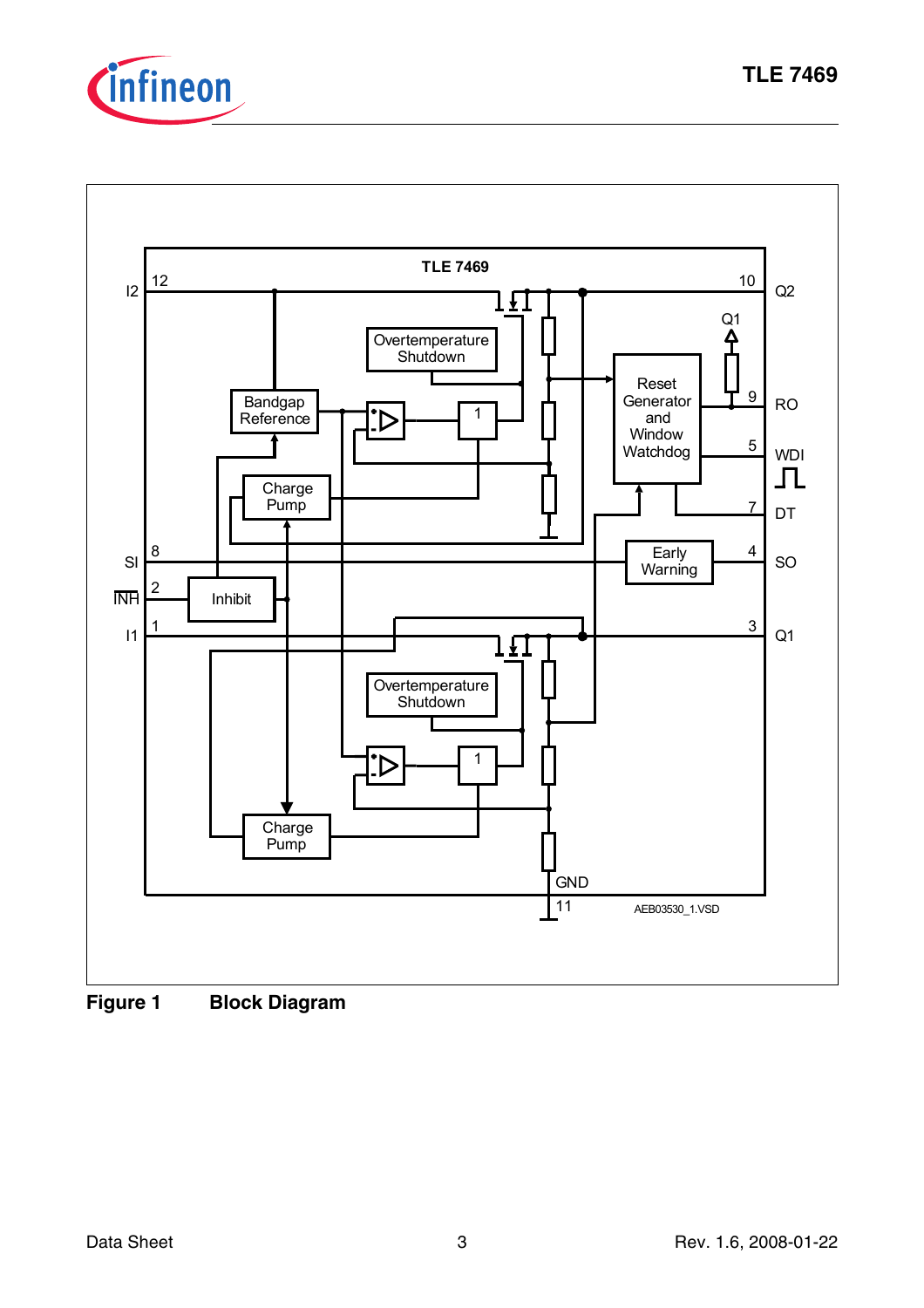



**Figure 2** Pin Configuration (top view)

| Table 1 | <b>Pin Definitions and Functions</b> |
|---------|--------------------------------------|
|---------|--------------------------------------|

| Pin No.        | Symb.          | <b>Function</b>                                                                                                                                           |
|----------------|----------------|-----------------------------------------------------------------------------------------------------------------------------------------------------------|
| 1              | 11             | <b>Input voltage 1;</b> block to ground directly at the IC with a 100 nF<br>ceramic capacitor                                                             |
| $\overline{2}$ | <b>INH</b>     | Inhibit Input; low level disables the IC. Integrated pull-down resistor                                                                                   |
| 3              | Q <sub>1</sub> | <b>Output voltage 1;</b> 5.0 V, block to GND with a capacitor<br>$C_{\Omega_1} \ge 1 \mu F$ , ESR < 6 $\Omega$ at 10 kHz                                  |
| $\overline{4}$ | <b>SO</b>      | <b>Sense output;</b> Output of Early Warning Comparator, open collector<br>output                                                                         |
| 5              | <b>WDI</b>     | <b>Watchdog Input</b> ; Trigger Input for Watchdog pulses                                                                                                 |
| 6, 11          | <b>GND</b>     | Ground; Pin 6, 11 and heat slug must be connected to GND                                                                                                  |
| 7              | <b>DT</b>      | DT Delay timing; connect to GND, Q1 or Q2 to select Reset and<br>Watchdog timing                                                                          |
| 8              | SI             | <b>Sense input; Input for Early Warning comparator</b>                                                                                                    |
| 9              | <b>RO</b>      | Reset output; open collector output with integrated 20 $k\Omega$ pull-up<br>resistor                                                                      |
| 10             | Q <sub>2</sub> | <b>Output voltage 2;</b> 2.6 V (TLE 7469 GV52), 3.3 V (TLE 7469 GV53);<br>block to GND with a capacitor $C_{Q2} \ge 1 \mu F$ , ESR < 6 $\Omega$ at 10 kHz |
| 12             | 2              | <b>Input voltage 2;</b> block to ground directly at the IC with a 100 nF<br>ceramic capacitor                                                             |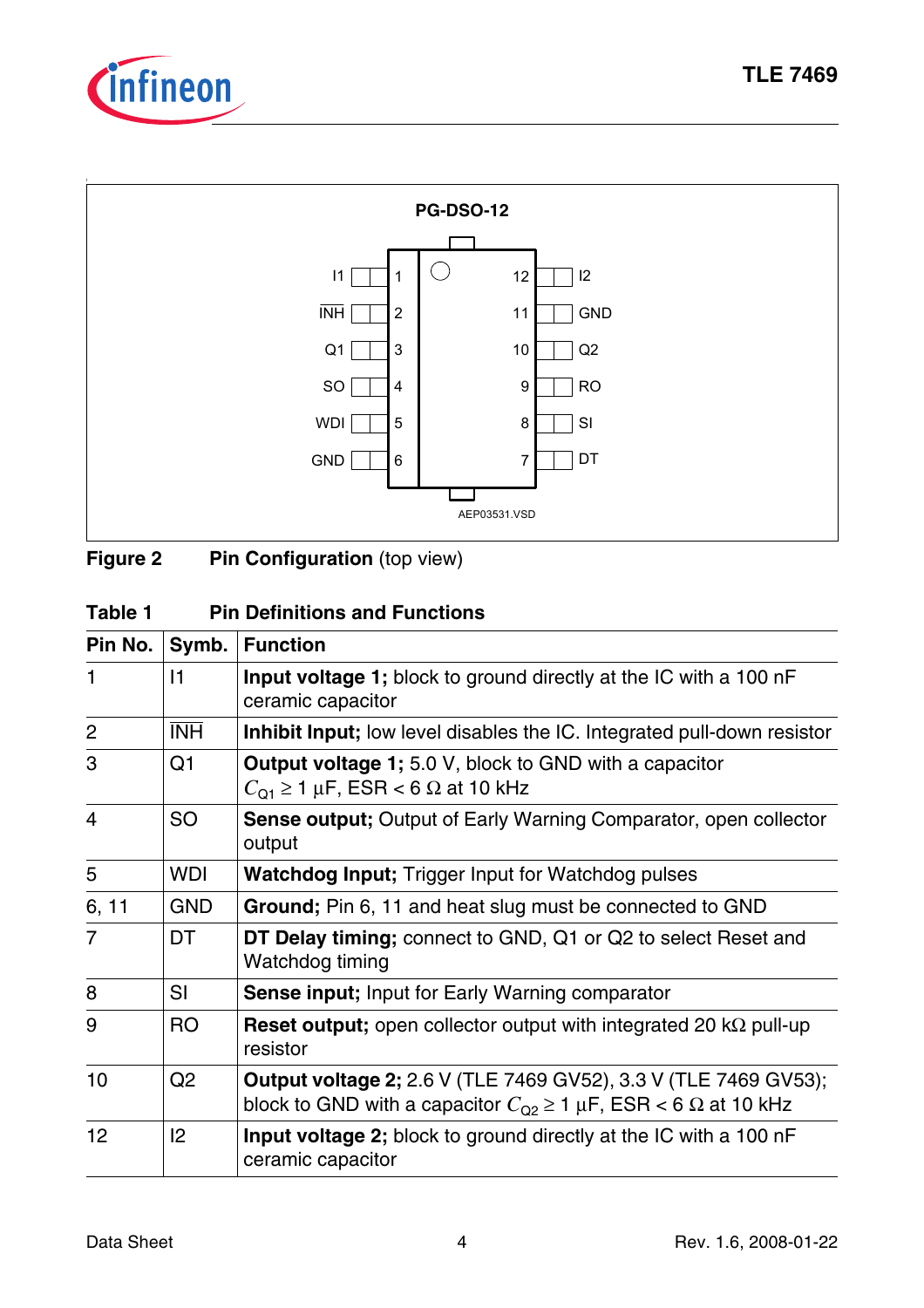

# **Table 2 Absolute Maximum Ratings**

-40 °C <  $T_{\rm j}$  < 150 °C

| <b>Parameter</b>       | <b>Symbol</b>                 |        | <b>Limit Values</b> |        | <b>Remarks</b>                                                       |
|------------------------|-------------------------------|--------|---------------------|--------|----------------------------------------------------------------------|
|                        |                               | Min.   | Max.                |        |                                                                      |
| <b>Input I1</b>        |                               |        |                     |        |                                                                      |
| Voltage                | $V_{11}$                      | $-0.3$ | 45                  | V      |                                                                      |
| Current                | $I_{\text{H}}$                |        | —                   | mA     | Internally limited                                                   |
| Input <sub>12</sub>    |                               |        |                     |        |                                                                      |
| Voltage                | $V_{12}$                      | $-0.3$ | 45                  | $\vee$ |                                                                      |
| Current                | $I_{12}$                      |        |                     | mA     | Internally limited                                                   |
| <b>Output Q1</b>       |                               |        |                     |        |                                                                      |
| Voltage                | $V_{\rm Q1}$                  | $-0.3$ | 5.5                 | $\vee$ | Permanent                                                            |
| Voltage                | $V_{\mathsf{Q1}}$             | $-0.3$ | 6.2                 | $\vee$ | $t < 10 s^{1}$                                                       |
| Current                | $I_{\text{Q1}}$               |        | $\overline{2}$      | mA     | Internally limited                                                   |
| <b>Output Q2</b>       |                               |        |                     |        |                                                                      |
| Voltage                | $V_{\rm Q2}$                  | $-0.3$ | 5.5                 | $\vee$ | Permanent                                                            |
| Voltage                | $V_{\rm Q2}$                  | $-0.3$ | 6.2                 | $\vee$ | $t < 10 s^{1}$                                                       |
| Current                | $I_{\rm Q2}$                  |        | —                   | mA     | Internally limited                                                   |
| Inhibit Input INH      |                               |        |                     |        |                                                                      |
| Voltage                | $V_{\overline{\mathsf{INH}}}$ | $-0.3$ | 45                  | $\vee$ | Observe current limit<br>2)<br>$I_{\overline{\text{INH}}\text{max}}$ |
| Current                | $I_{\overline{\mathsf{INH}}}$ | $-1$   | $\mathbf{1}$        | mA     |                                                                      |
| <b>Reset Output RO</b> |                               |        |                     |        |                                                                      |
| Voltage                | $V_{\sf{RO}}$                 | $-0.3$ | 5.5                 | V      | Permanent                                                            |
| Voltage                | $V_{\sf{RO}}$                 | $-0.3$ | 6.2                 | V      | $t < 10 s^{1}$                                                       |
| Current                | $I_{\text{RO}}$               |        |                     | mA     | internally limited                                                   |
| <b>Delay Timing DT</b> |                               |        |                     |        |                                                                      |
| Voltage                | $V_{\mathsf{DT}}$             | $-0.3$ | 5.5                 | V      | Permanent                                                            |
| Voltage                | $V_{\text{DT}}$               | $-0.3$ | 6.2                 | V      | $t<10~\rm s^{1)}$                                                    |
| Current                | $I_{\mathsf{DT}}$             | $-5$   | 5                   | mA     |                                                                      |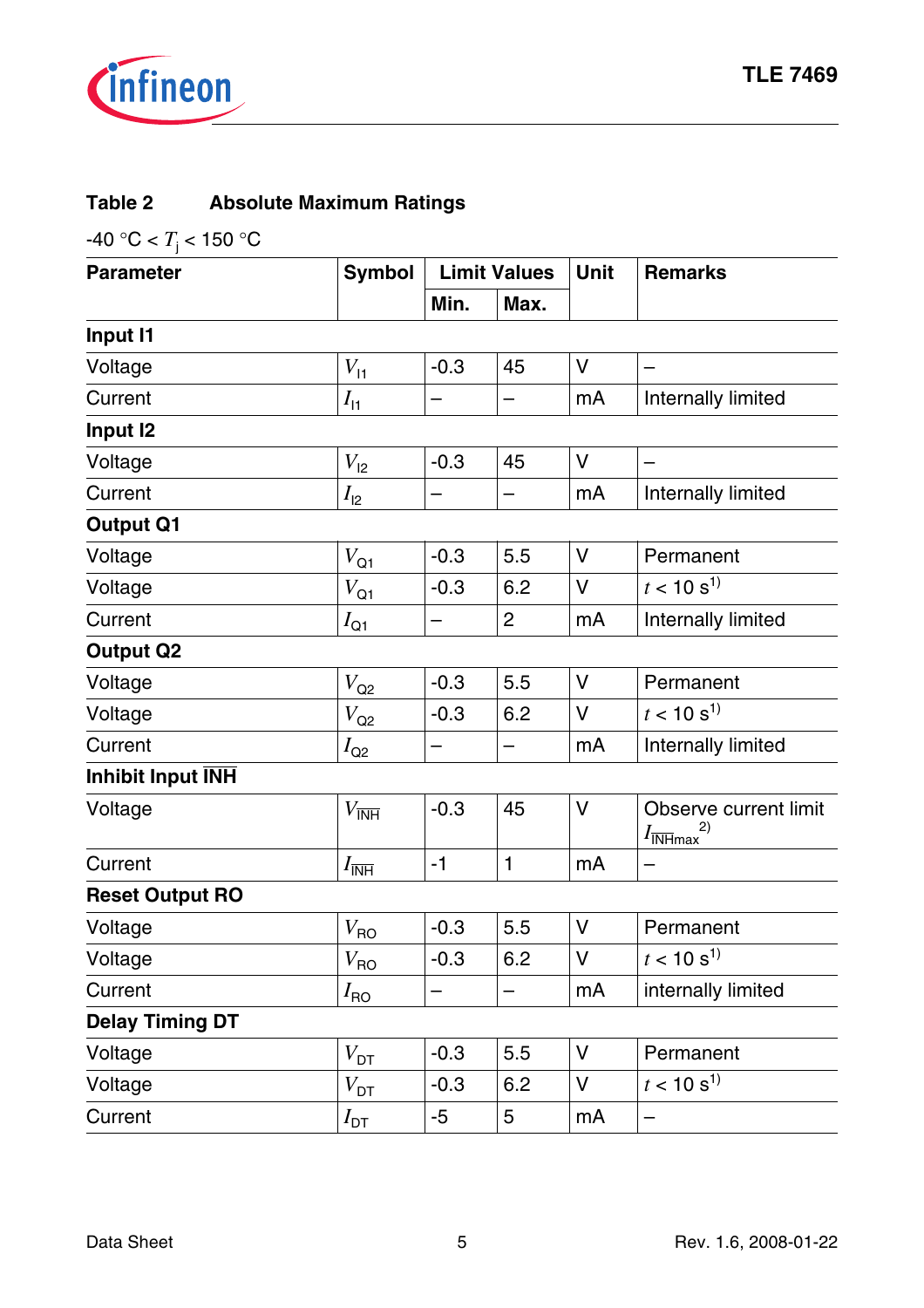

#### **Table 2 Absolute Maximum Ratings** (cont'd)

-40 °C <  $T_{\rm j}$  < 150 °C

| <b>Parameter</b>          | <b>Limit Values</b><br><b>Symbol</b> |        |      | <b>Unit</b>     | <b>Remarks</b>                                   |
|---------------------------|--------------------------------------|--------|------|-----------------|--------------------------------------------------|
|                           |                                      | Min.   | Max. |                 |                                                  |
| <b>Watchdog Input WDI</b> |                                      |        |      |                 |                                                  |
| Voltage                   | $V_{\mathsf{WDI}}$                   | $-0.3$ | 5.5  | V               | Permanent                                        |
| Voltage                   | $V_{\mathsf{WDI}}$                   | $-0.3$ | 6.2  | V               | $t < 10 s^{1}$                                   |
| Current                   | $I_{WDI}$                            | -      | —    | mA              | internally limited                               |
| <b>Sense Input SI</b>     |                                      |        |      |                 |                                                  |
| Voltage                   | $V_{SI}$                             | $-0.3$ | 45   | V               | Observe current limit<br>$I_{\text{Slmax}}^{2)}$ |
| Current                   | $I_{\text{SI}}$                      | $-1$   | 1    | mA              |                                                  |
| <b>Sense Output SO</b>    |                                      |        |      |                 |                                                  |
| Voltage                   | $V_{SO}$                             | $-0.3$ | 5.5  | V               | Permanent                                        |
| Voltage                   | $V_{SO}$                             | $-0.3$ | 6.2  | V               | $t < 10 s^{1}$                                   |
| Current                   | $I_{SO}$                             |        |      | mA              | internally limited                               |
| <b>Temperatures</b>       |                                      |        |      |                 |                                                  |
| Junction temperature      | $T_{\rm i}$                          |        | 150  | $\rm ^{\circ}C$ |                                                  |
| Storage temperature       | $T_{\text{stg}}$                     | $-50$  | 150  | $\rm ^{\circ}C$ |                                                  |

1) Exposure to these absolute maximum ratings for extended periods (*t* > 10 s) may affect device reliability.

2) External resistor required to keep current below absolute maximum rating when voltages ≥ 5.5 V are applied.

*Note: Maximum ratings are absolute ratings; exceeding any one of these values may cause irreversible damage to the integrated circuit. Integrated protection functions are designed to prevent IC destruction under fault conditions. Fault conditions are considered as outside normal operating range. Protections functions are not designed for continuous repetitive operation.*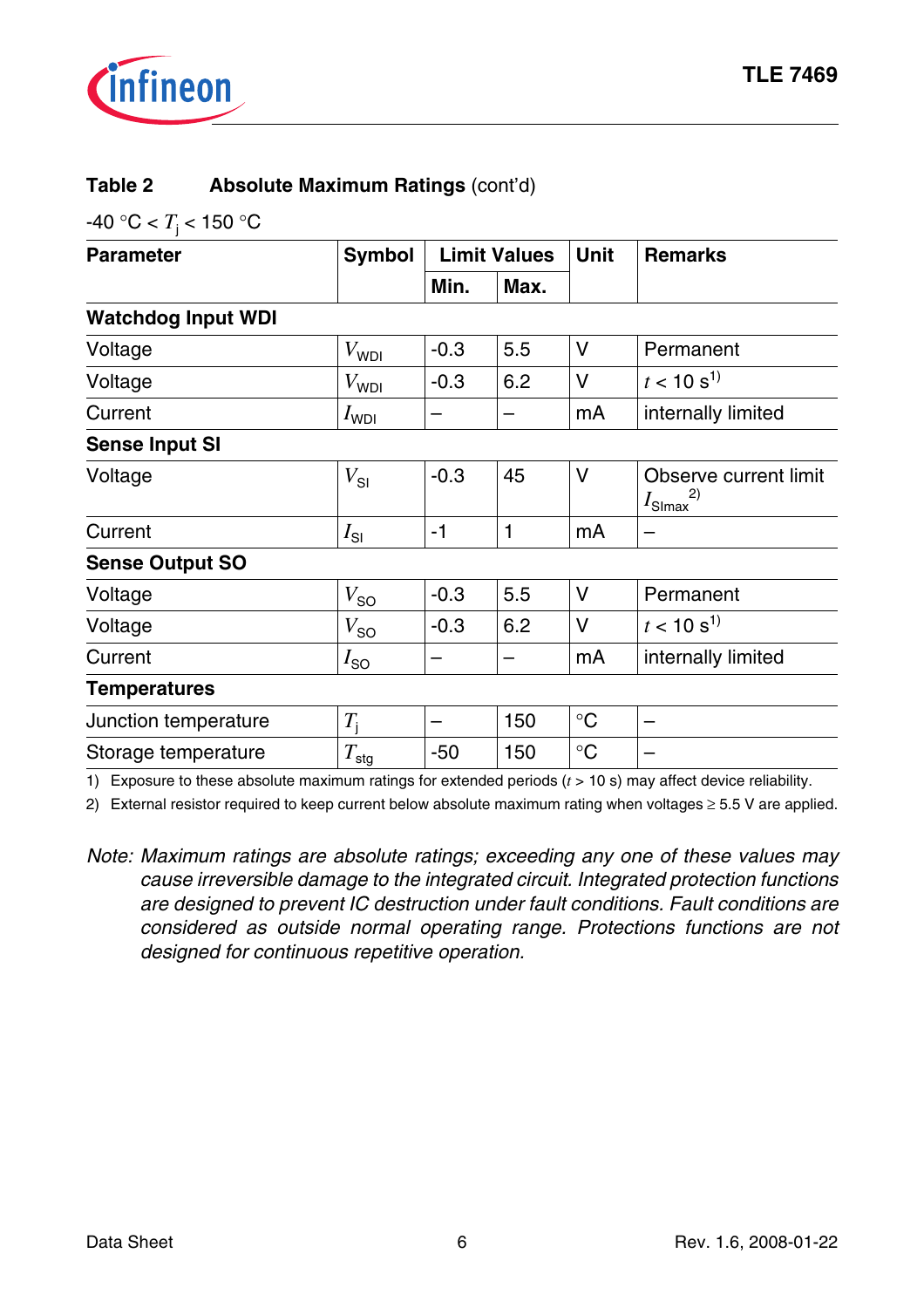

| Table 3 | <b>Operating Range</b> |
|---------|------------------------|
|---------|------------------------|

| <b>Symbol</b><br><b>Parameter</b>    |                      |       | <b>Limit Values</b> | <b>Unit</b>     | <b>Remarks</b>                                      |
|--------------------------------------|----------------------|-------|---------------------|-----------------|-----------------------------------------------------|
|                                      |                      | Min.  | Max.                |                 |                                                     |
| Input voltage                        | $V_{11}$             | 5.6   | 45                  | V               |                                                     |
| Input voltage                        | $V_{12}$             | 6.0   | 45                  | V               | $V_{11} > 8V$                                       |
| Input voltage                        | $V_{12}$             | 4.2   | 45                  | V               | $V_{11}$ < 8V                                       |
| Junction temperature                 | $T_{\rm i}$          | $-40$ | 150                 | $\rm ^{\circ}C$ |                                                     |
| <b>Thermal Resistances PG-DSO-12</b> |                      |       |                     |                 |                                                     |
| Junction case                        | $R_{\mathsf{thjc}}$  |       | 4.4                 | K/W             |                                                     |
| Junction ambient                     | $R_{\mathsf{thj-a}}$ |       | 107                 | K/W             | PCB, only Footprint <sup>1)</sup>                   |
| Junction ambient                     | $R_{\mathsf{thj-a}}$ |       | 58                  | K/W             | <b>PCB Heat Sink Area</b><br>300 mm <sup>2 1)</sup> |
| Junction ambient                     | $R_{\text{thj-a}}$   |       | 48                  | K/W             | <b>PCB Heat Sink Area</b><br>600 mm <sup>2 1)</sup> |

1) Package mounted on PCB 80  $\times$  80  $\times$  1.5 mm<sup>3</sup>; 35µ Cu; 5µ Sn; zero airflow; 85 °C ambient temperature.

*Note: In the operating range the functions given in the circuit description are fulfilled.*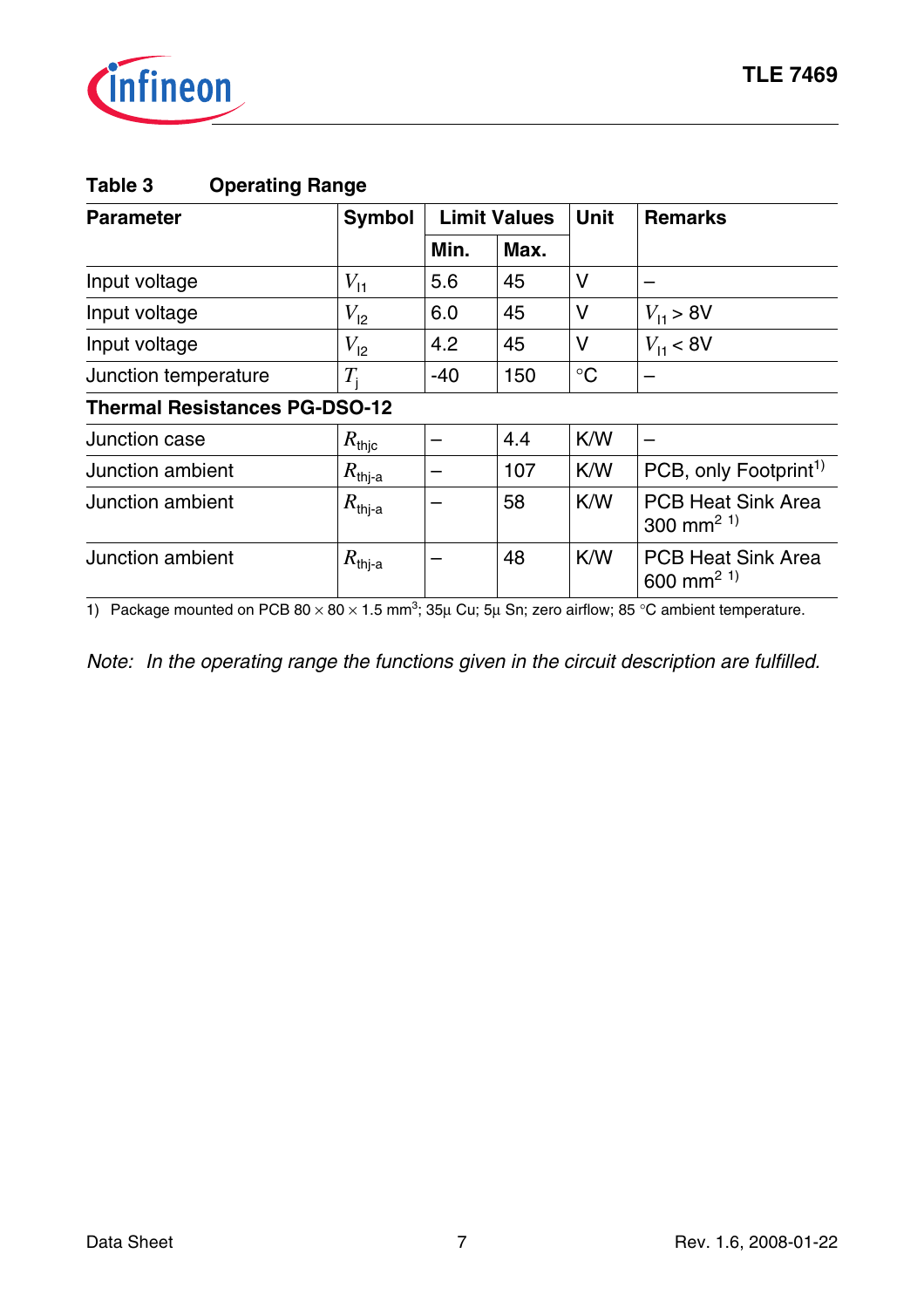

#### **Table 4 Electrical Characteristics**

*V*<sub>11</sub> = 13.5 V; *V*<sub>12</sub> = 13.5 V; -40 °C < *T*<sub>j</sub> < 150 °C; unless otherwise specified

| <b>Parameter</b>                                                   | <b>Symbol</b>                 | <b>Limit Values</b>      |      |      | <b>Unit</b> | <b>Test Condition</b>                                                        |
|--------------------------------------------------------------------|-------------------------------|--------------------------|------|------|-------------|------------------------------------------------------------------------------|
|                                                                    |                               | Min.                     | Typ. | Max. |             |                                                                              |
| <b>Output Q1</b>                                                   |                               |                          |      |      |             |                                                                              |
| Output voltage                                                     | $V_{\text{Q1}}$               | 4.90                     | 5.0  | 5.10 | V           | 1 mA < $I_{Q1}$ < 215 mA,<br>6 V < $V_{11}$ < 16 V                           |
| Output current<br>limitation                                       | $I_{\text{Q1}}$               | 320                      |      | 700  | mA          | $V_{\Omega_1}$ = 4.0 V                                                       |
| Output drop voltage;<br>$V_{\text{DRQ1}} = V_{11} - V_{\text{Q1}}$ | $V_{\text{DRQ1}}$             |                          | 300  | 600  | mV          | $I_{Q1} = 215$ mA <sup>1)</sup>                                              |
| Load regulation                                                    | $\Delta V_\mathrm{Q1,LO}$     | $\overline{\phantom{0}}$ | 25   | 60   | mV          | 1 mA < $I_{Q1}$ < 215 mA                                                     |
| Line regulation                                                    | $\Delta V_\mathsf{Q1,Li}$     |                          | 20   | 50   | mV          | $I_{Q1} = 1$ mA,<br>10 V < $V_1$ < 28 V                                      |
| <b>Power Supply Ripple</b><br>Rejection                            | <b>PSRR</b>                   |                          | 60   |      | dB          | $f_r$ = 100 Hz,<br>$V_r = 1$ Vpp                                             |
| <b>Reverse Output</b><br><b>Current Protection</b>                 | $V_{\mathsf{Q},\mathsf{REV}}$ |                          |      | 5.5  | V           | $I_{Q,REV}$ = 1 mA,<br>$V_{\overline{\text{INH}}} = 0 \text{ V}$             |
| <b>Output Q2</b>                                                   |                               |                          |      |      |             |                                                                              |
| Output voltage                                                     | $V_{\rm Q2}$                  | 2.50                     | 2.60 | 2.70 | V           | 1 mA < $I_{Q2}$ < 200 mA,<br>$6 V < V_{12} < 16 V$ ,<br><b>TLE 7469 GV52</b> |
| Output voltage                                                     | $V_{\rm Q2}$                  | 3.20                     | 3.30 | 3.40 | V           | 1 mA < $I_{Q2}$ < 200 mA,<br>$6 V < V_{12} < 16 V$ ,<br><b>TLE 7469 GV53</b> |
| Absolute differential<br>voltage                                   | $V_{Q1}$ - $V_{Q2}$           | $-0.5$                   |      | 3.0  | V           | $V_{Q1}$ , $V_{Q2}$ > 1 V                                                    |
| Output current<br>limitation                                       | $I_{\text{Q2}}$               | 300                      |      | 550  | mA          | $V_{Q2}$ = 2.0 V                                                             |
| Load regulation                                                    | $\Delta V_\mathrm{Q2,L0}$     |                          | 25   | 60   | mV          | 1 mA $< I_{Q2}$ < 200 mA                                                     |
| Line regulation                                                    | $\Delta V_\mathrm{Q22,Li}$    |                          | 20   | 50   | mV          | $I_{Q2} = 1$ mA,<br>10 V < $V_1$ < 28 V                                      |
| <b>Power Supply Ripple</b><br>Rejection                            | <b>PSRR</b>                   |                          | 60   |      | dB          | $f_r$ = 100 Hz,<br>$V_r = 1$ Vpp                                             |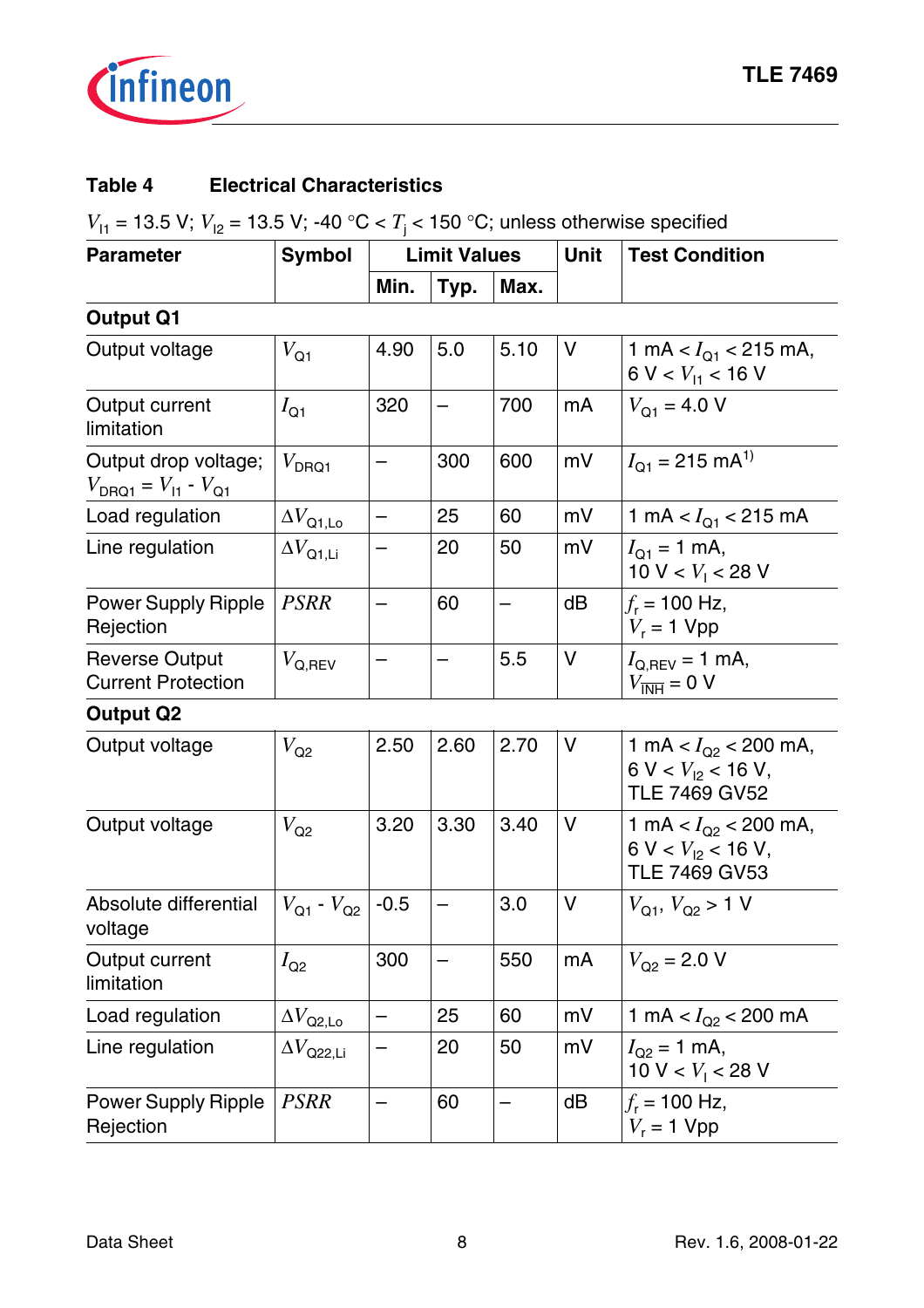

# **Table 4 Electrical Characteristics** (cont'd)

*V*<sub>11</sub> = 13.5 V; *V*<sub>12</sub> = 13.5 V; -40 °C < *T*<sub>j</sub> < 150 °C; unless otherwise specified

| <b>Parameter</b>                                                                             | <b>Symbol</b>                     | <b>Limit Values</b>      |      | <b>Unit</b>    | <b>Test Condition</b> |                                                                                |  |  |
|----------------------------------------------------------------------------------------------|-----------------------------------|--------------------------|------|----------------|-----------------------|--------------------------------------------------------------------------------|--|--|
|                                                                                              |                                   | Min.                     | Typ. | Max.           |                       |                                                                                |  |  |
| <b>Current Consumption</b>                                                                   |                                   |                          |      |                |                       |                                                                                |  |  |
| Quiescent current;<br>$I_{\mathsf{q}} = I_{11} + I_{12} - I_{\mathsf{Q}1} - I_{\mathsf{Q}2}$ | $I_{\mathsf{q}}$                  |                          |      | 55             | $\mu$ A               | $I_{Q2} = I_{Q1} = 100 \mu A$ ,<br>$T_{\rm i}$ < 80 °C                         |  |  |
| Quiescent current;<br>inhibited                                                              | $I_{\mathsf{q}}$                  |                          | 5    | 9              | $\mu$ A               | $V_{\overline{\text{INH}}} = 0 \text{ V},$<br>$T_{\rm i}$ < 80 °C              |  |  |
| <b>Inhibit Input INH</b>                                                                     |                                   |                          |      |                |                       |                                                                                |  |  |
| Turn-on Voltage                                                                              | $V_{\overline{\mathsf{INH}}}$ ON  | $\overline{\phantom{0}}$ | —    | 3.1            | V                     | $V_{Q1}$ & $V_{Q2}$ on                                                         |  |  |
| Turn-off Voltage                                                                             | $V_{\overline{\mathsf{INH}}}$ off | 0.8                      |      |                | V                     | $V_{Q1}$ & $V_{Q2}$ off                                                        |  |  |
| H-input current                                                                              | $I_{\overline{\mathsf{INH}}}$ ON  |                          | 3    | $\overline{4}$ | $\mu$ A               | $V_{\overline{\text{INH}}}$ = 5 V                                              |  |  |
| L-input current                                                                              | $I_{\overline{\mathsf{INH}}}$ OFF |                          | 0.5  | $\mathbf{1}$   | μA                    | $V_{\overline{INH}} = 0 \text{ V}, T_{\text{i}} < 80 \text{ }^{\circ}\text{C}$ |  |  |
| <b>Delay Timing DT</b>                                                                       |                                   |                          |      |                |                       |                                                                                |  |  |
| <b>Threshold Fast</b><br><b>Timing Select</b>                                                | $V_{\text{DT,FAST}}$              | 4.5                      |      |                | V                     |                                                                                |  |  |
| <b>Threshold Slow</b><br><b>Timing Select</b>                                                | $V_{\text{DT,SLOW}}$              | 2.3                      |      | 3.3            | V                     | <b>TLE 7469 GV52</b>                                                           |  |  |
| <b>Threshold Slow</b><br><b>Timing Select</b>                                                | $V_{\text{DT,SLOW}}$              | 2.3                      |      | 3.6            | $\vee$                | <b>TLE 7469 GV53</b>                                                           |  |  |
| <b>Threshold Watchdog</b><br>Turn Off <sup>2)</sup>                                          | $V_{\text{\scriptsize DT,OFF}}$   |                          |      | 0.8            | V                     |                                                                                |  |  |
| <b>Watchdog Input WDI</b>                                                                    |                                   |                          |      |                |                       |                                                                                |  |  |
| H-input voltage<br>threshold                                                                 | $V_{\text{WDIH}}$                 |                          |      | 3.0            | V                     |                                                                                |  |  |
| L-input voltage<br>threshold                                                                 | $V_{\text{WDIL}}$                 |                          |      | 0.8            | V                     |                                                                                |  |  |
| Watchdog sampling                                                                            | $t_{\text{sam}}$                  | 0.20                     | 0.25 | 0.30           | ms                    | <b>Fast Timing</b>                                                             |  |  |
| time                                                                                         |                                   | 0.80                     | 1.00 | 1.20           | ms                    | <b>Slow Timing</b>                                                             |  |  |
| Ignore window time                                                                           | $t_{\rm OW}$                      | 25.6                     | 32.0 | 38.4           | ms                    | <b>Fast Timing</b>                                                             |  |  |
|                                                                                              |                                   | 102                      | 128  | 154            | ms                    | <b>Slow Timing</b>                                                             |  |  |
| Open window time                                                                             | $t_{\text{OW}}$                   | 25.6                     | 32.0 | 38.4           | ms                    | <b>Fast Timing</b>                                                             |  |  |
|                                                                                              |                                   | 102                      | 128  | 154            | ms                    | <b>Slow Timing</b>                                                             |  |  |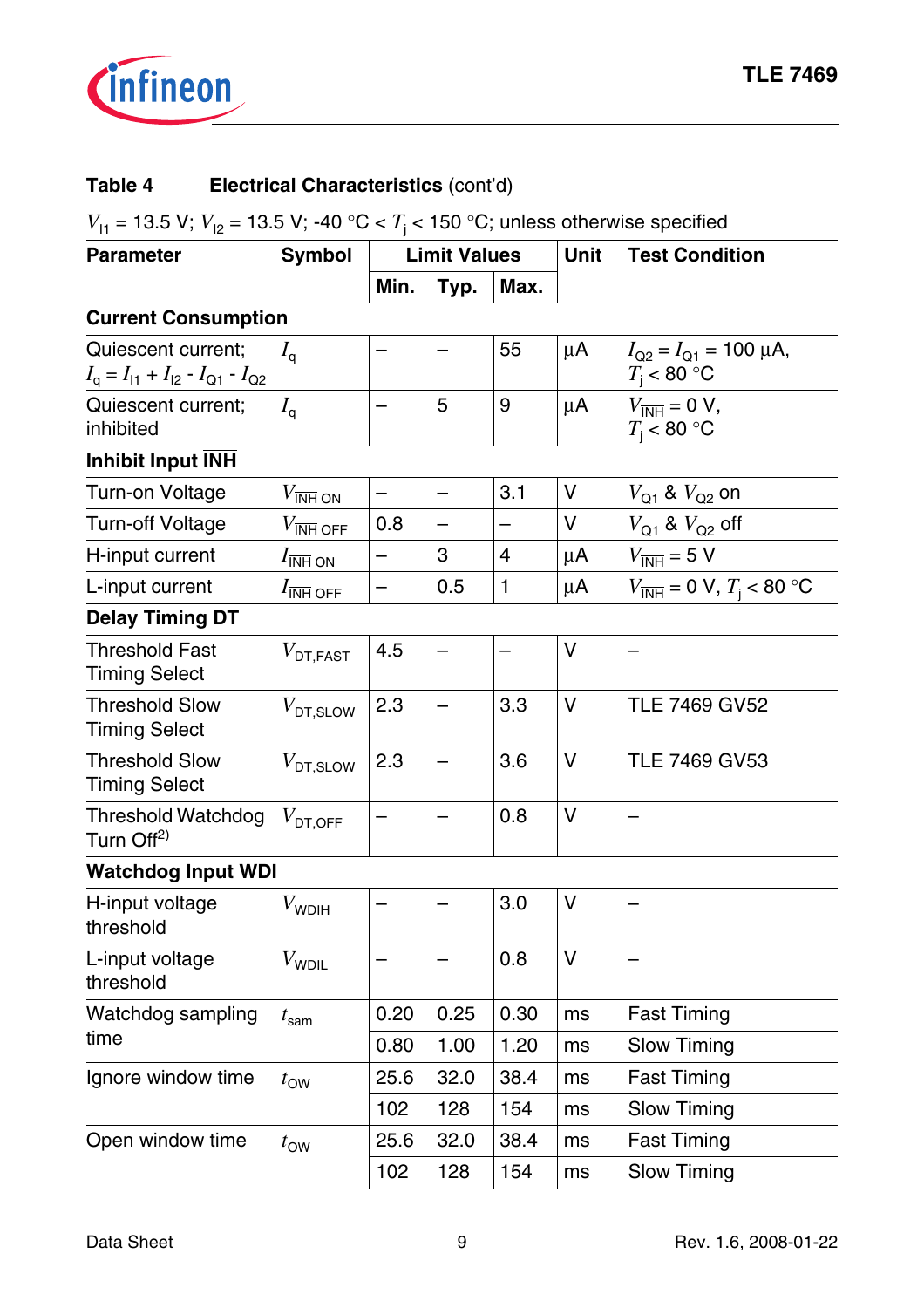

# **Table 4 Electrical Characteristics** (cont'd)

*V*<sub>11</sub> = 13.5 V; *V*<sub>12</sub> = 13.5 V; -40 °C < *T*<sub>j</sub> < 150 °C; unless otherwise specified

| <b>Parameter</b>                      | <b>Symbol</b>      | <b>Limit Values</b>      |      |                          | Unit      | <b>Test Condition</b>                        |
|---------------------------------------|--------------------|--------------------------|------|--------------------------|-----------|----------------------------------------------|
|                                       |                    | Min.                     | Typ. | Max.                     |           |                                              |
| Closed window time                    | $t_{\text{CW}}$    | 25.6                     | 32.0 | 38.4                     | ms        | <b>Fast Timing</b>                           |
|                                       |                    | 102                      | 128  | 154                      | ms        | <b>Slow Timing</b>                           |
| Window watchdog                       | $t_{WD}$           | 39.0                     | 44.8 | 50.6                     | ms        | <b>Fast Timing</b>                           |
| trigger time                          |                    | 156                      | 179  | 202                      | ms        | Slow Timing                                  |
| <b>Reset Output RO</b>                |                    |                          |      |                          |           |                                              |
| Reset switching<br>threshold 2        | V <sub>RT2</sub>   | 2.35                     | 2.38 | 2.48                     | V         | TLE 7469 GV52,<br>$V_{\text{Q2}}$ decreasing |
| <b>Reset Headroom 2</b>               | V <sub>RH2</sub>   | 130                      | 190  |                          | mV        | <b>TLE 7469 GV52</b>                         |
| <b>Reset switching</b><br>threshold 2 | V <sub>RT2</sub>   | 3.00                     | 3.07 | 3.15                     | V         | TLE 7469 GV53,<br>$V_{\Omega}$ decreasing    |
| <b>Reset Headroom 2</b>               | $V_{\mathsf{RH}2}$ | 165                      | 240  |                          | mV        | <b>TLE 7469 GV53</b>                         |
| Reset hysteresis 2                    | V <sub>RH2</sub>   | —                        | 45   | $\overline{\phantom{0}}$ | mV        | TLE 7469 GV52 3)                             |
|                                       |                    | $\overline{\phantom{0}}$ | 60   |                          | mV        | TLE 7469 GV53 <sup>4)</sup>                  |
| Reset switching<br>threshold 1        | V <sub>RT1</sub>   | 4.50                     | 4.65 | 4.80                     | V         | $V_{\Omega_1}$ decreasing                    |
| Reset hysteresis 1                    | V <sub>RH1</sub>   | $\overline{\phantom{0}}$ | 90   |                          | mV        |                                              |
| <b>Reset sink current</b>             | $I_{\mathsf{RO}}$  | —                        | —    | $\mathbf{1}$             | mA        | $V_{\rm O}$ = 5 V, $V_{\rm BO}$ = 0.5 V      |
| Reset output low<br>voltage           | $V_{\sf ROL}$      |                          | 0.15 | 0.25                     | V         | $V_{\text{Q2}} \geq 1$ V                     |
| Reset high voltage                    | $V_{\sf ROH}$      | 4.5                      |      |                          | $\vee$    |                                              |
| Integrated reset pull-<br>up resistor | $R_{\rm{RO}}$      | 10                       | 20   | 40                       | $k\Omega$ | Internally connected to<br>Q <sub>1</sub>    |
| Power-up Reset<br>delay time          | $T_{RD}$           | 6.0                      | 8.0  | 10.0                     | ms        | <b>Fast Timing</b><br>$(V_{DT} \ge 4.5 V)$   |
|                                       |                    | 24.0                     | 32.0 | 40                       | ms        | <b>Slow Timing</b><br>$(V_{DT} \leq 3.3 V)$  |
| <b>Reset Reaction Time</b>            | $T_{\sf RR}$       | —                        | $10$ | 26                       | μs        |                                              |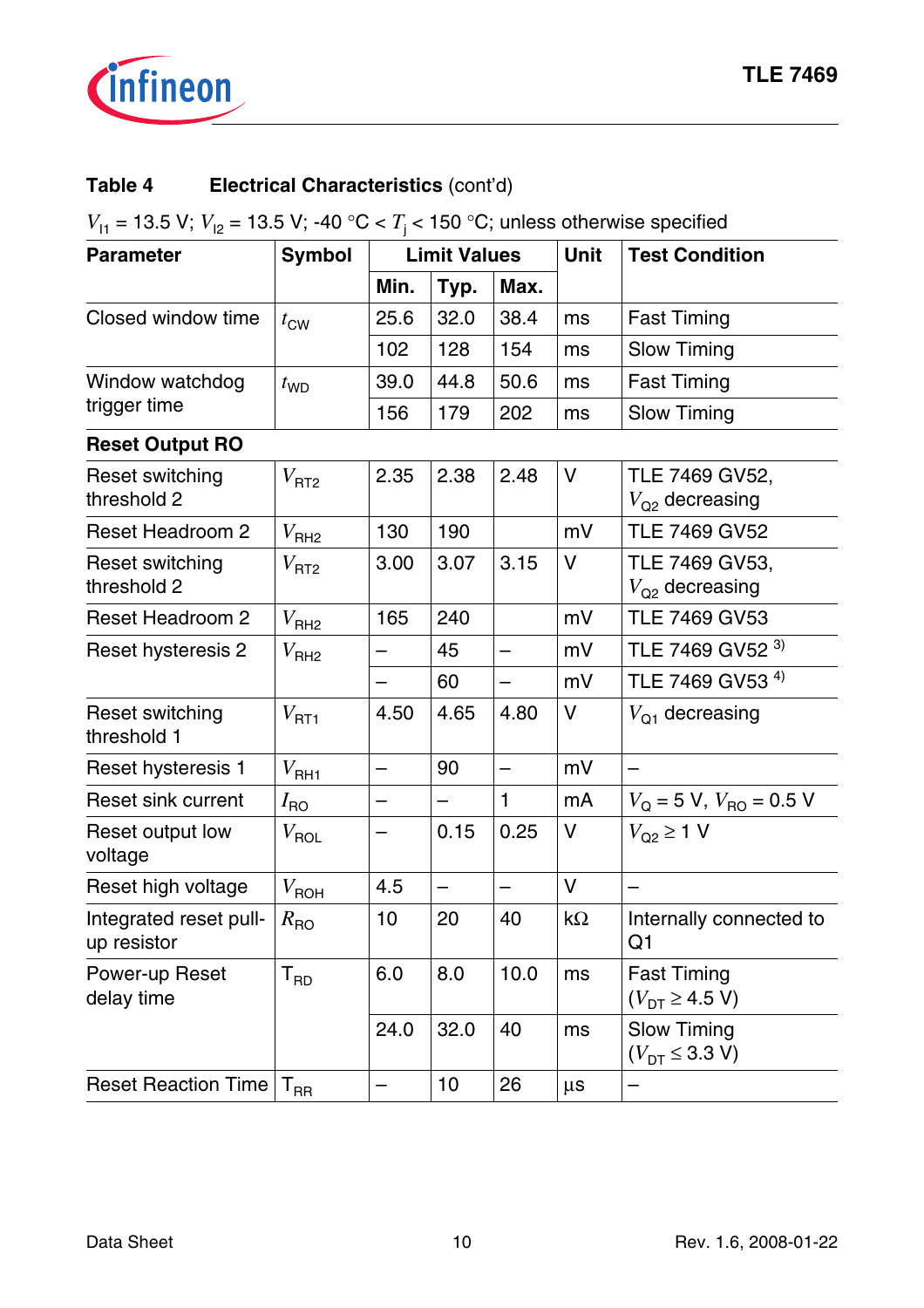

## **Table 4 Electrical Characteristics** (cont'd)

*V*<sub>11</sub> = 13.5 V; *V*<sub>12</sub> = 13.5 V; -40 °C < *T*<sub>j</sub> < 150 °C; unless otherwise specified

| <b>Parameter</b>                | <b>Limit Values</b><br><b>Symbol</b> |      |      |      | <b>Unit</b> | <b>Test Condition</b>                                             |
|---------------------------------|--------------------------------------|------|------|------|-------------|-------------------------------------------------------------------|
|                                 |                                      | Min. | Typ. | Max. |             |                                                                   |
| <b>Input Voltage Sense</b>      |                                      |      |      |      |             |                                                                   |
| Sense threshold high            | $V_{\text{SIH}}$                     | 1.10 | 1.16 | 1.22 | V           | $V_{\rm SI}$ increasing (see<br>Figure 4)                         |
| Sense threshold low             | $V_{\sf SIL}$                        | 1.06 | 1.12 | 1.18 | $\vee$      | $V_{\rm SI}$ decreasing (see<br>Figure 4)                         |
| Sense output low<br>voltage     | $V_{\text{SOL}}$                     |      | 0.1  | 0.4  | $\vee$      | $V_{\rm SI}$ < 1.01 V;<br>$V_{11}$ > 4.20 V;<br>$I_{SO} = 0.5$ mA |
| External SO pull-up<br>resistor | $R_{\text{SO ext}}$                  | 9.2  |      |      | $k\Omega$   | $V_{Q1} = 5V$                                                     |
| Sense input current             | $I_{\rm SI}$                         | $-1$ | 0.1  | 1    | μA          | $V_{\rm SI}$ = 5 V                                                |
| Sense high reaction<br>time     | $t_{\rm pd}$ SO LH                   |      | 4.0  |      | $\mu s$     |                                                                   |
| Sense low reaction<br>time      | $t_{\rm pd}$ SO HL                   |      | 4.0  |      | $\mu s$     |                                                                   |

1) Measured when the output voltage has dropped 100 mV from the nominal Value obtained at  $V_{11} = 13.5 V$ ,  $V_{12}$  = 13.5 V.

2) Watchdog off, Reset in slow mode.

3) Specified by design, not subject of production test.

4) Specified by design, not subject of production test.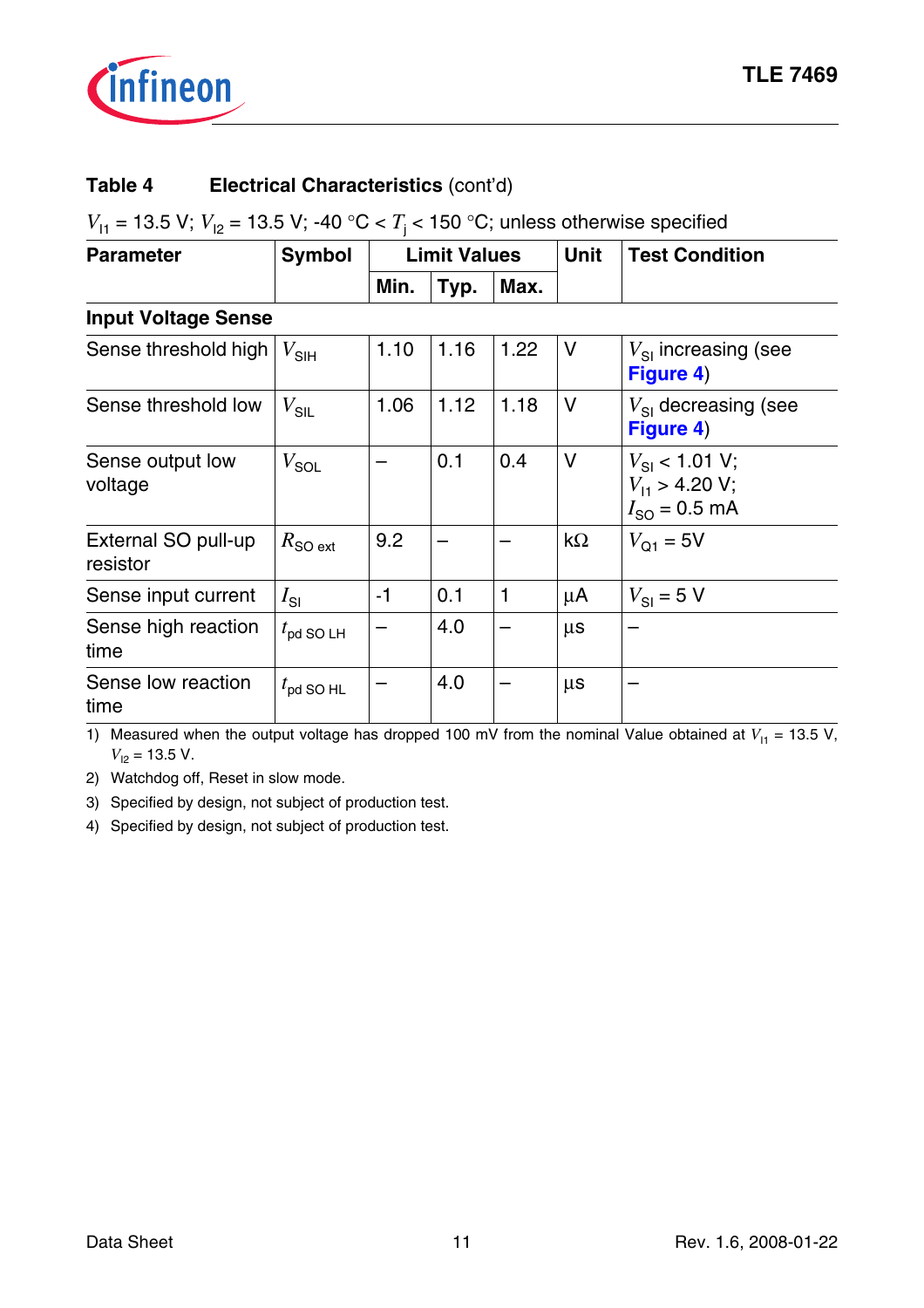

# **Application Information**



#### **Figure 3 Application Diagram with Typical External Components**

A typical application of the TLE 7469 is shown in **Figure 3**. To prevent the regulation loop from oscillating a ceramic capacitor of  $C_{Q1/2} \geq 1 \mu F$  is required at each of the outputs Q1 and Q2. In contrast to most low drop voltage regulators the TLE 7469 only needs moderate capacitance at the outputs and tolerates ceramic capacitors to keep the stability. This offers more design flexibility to the circuit designer enabling the IC also to operate without tantalum capacitors.

Additional a buffer capacitor  $C_B$  of  $> 10\mu$ F should be used for each output Q1 and Q2 to suppress influences from load surges to the voltage levels. This one can either be an aluminum electrolytic capacitor or a tantalum capacitor following the application requirements.

A general recommendation is to keep the drop over the equivalent serial resistor (ESR) together with the discharge of the blocking capacitor below the Reset Headroom (e.g. min. 130mV for the 2.6V Output).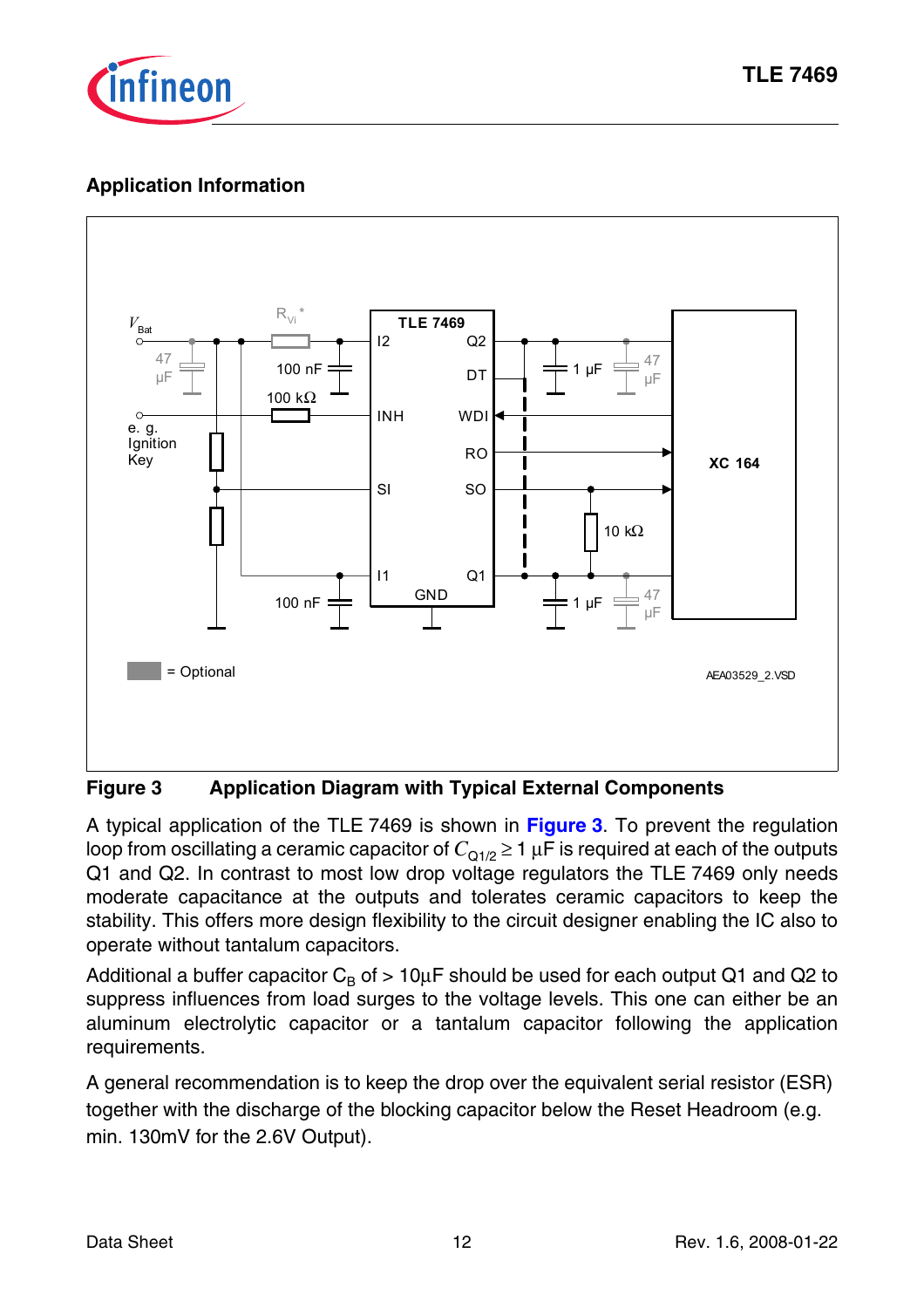

Since the regulator output current roughly rises linearly with time the discharge of the capacitor can be calculated as follows:

 $dVC_B = dl_O^*dt/C_B$ 

The drop across the ESR calculates as:  $dV_{FSB} = dl^*ESR$ 

To prevent a reset the following relationship must be fullfilled:

 $dV_C + dV_{FSB} < V_{BH2} = 130$  mV

Example: Assuming a load current step of  $dl<sub>O</sub> = 50mA$ , a blocking capacitor of  $C<sub>O</sub> =$ 22µF and a typical regulator reaction time under normal operating conditions of dt ~ 25µs and for special dynamic load conditions, such as load step from very low base load, a reaction time of  $dt \sim 75$ us.

 $dV_c = dl_c^*dt/C_B = 50mA^* 25 \mu s/22 \mu F = 54mV$ 

So for the ESR we can allow  $dV_{FSB} = V_{BH2} - dV_{C} = 130$  mV - 54 mV = 76 mV

The permissible ESR becomes:  $ESR = dV<sub>FSR</sub> / dl<sub>O</sub> = 76mV/50mA = 1.52Ohm$ 

During design-in of the TLE7469 product family, special care needs to be taken with regards to the regulators reaction time to sudden load current changes starting from very low pre-load as well as cyclic load changes. The application note "*TLE7x Voltage Regulators - Application Note about Transient Response at ultra low quiescent current Voltage Regulators*" (see 3 cip05405.pdf) gives important hints for successful design-in of the Voltage Regulators of the TLE7x family.

As a dual regulator the TLE 7469 for correct operation should be always supplied at both input pins I1 and I2 out of one voltage supply. The dual voltage regulator with both inputs accessible, offers the possibility to reduce the power dissipation in the package. This can be achived by two different input voltages or a Drop Resistor<sup>\*</sup>  $R_{Vi}$  (see **Figure 3**) at the input pin I2 for the 2.6V output. If one of this options is chosen,care should be taken, to apply the device as descibed under "Table 3: Operating Range".

The reset output RO features an integrated pull-up resistor. Thus it can be directly coupled to the microcontroller reset input.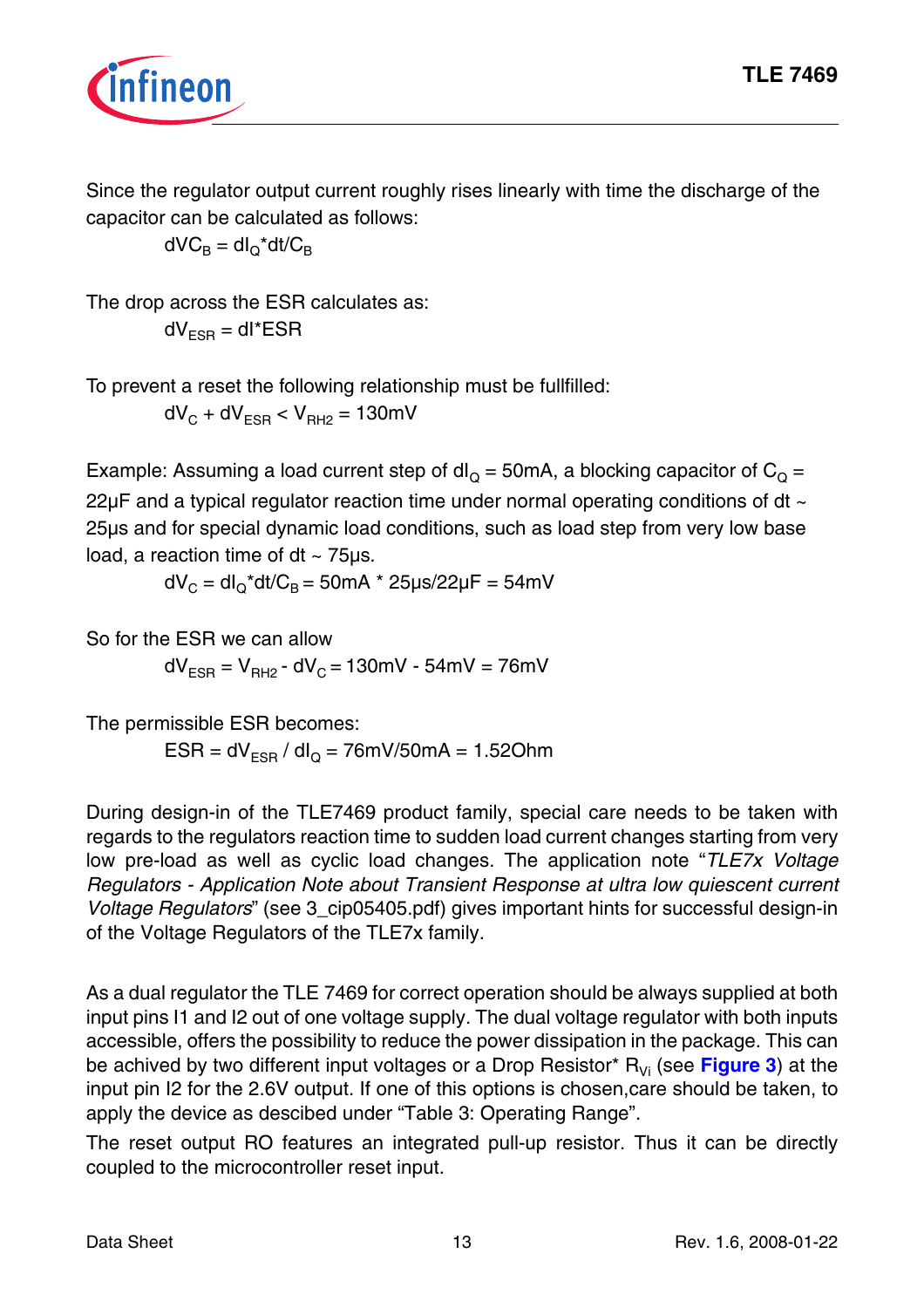

The sense comparator output SO is an open collector. An appropriate external pull-up resistor is typ. 5.6 k $\Omega$  ... 47 k $\Omega$ , the minimum value of 5.6 k $\Omega$  being defined by the max. sink current capability of the SO output transistor. If the sense comparator is not used the pull-up resistor can be spared. In this case the SI pin should be directly connected to Q1 in order to keep the comparator inactive.



**Figure 4 Sense Timing Diagram**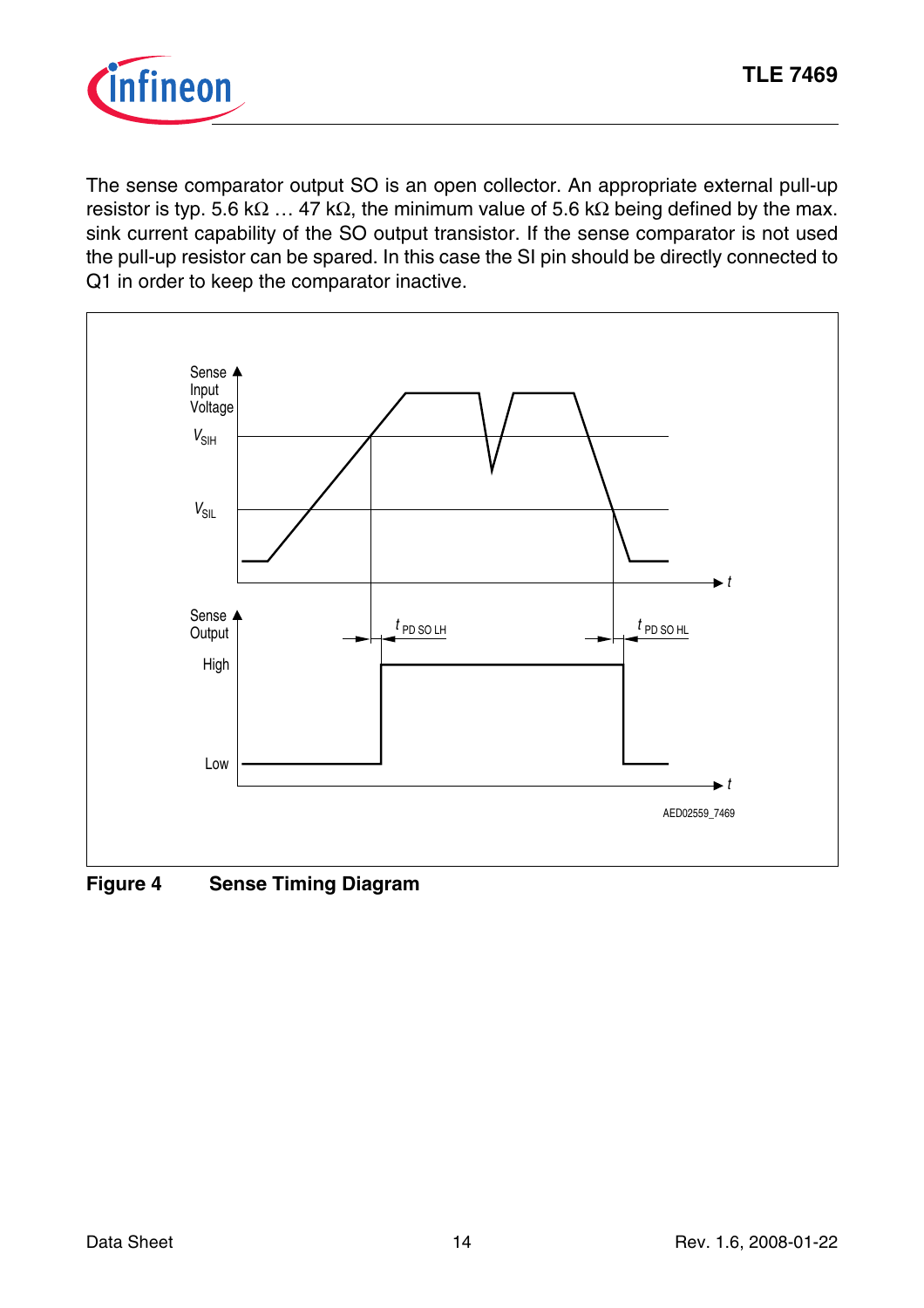

### **Circuit Description**

#### **Power On Reset**

In order to avoid any system failure, a sequence of several conditions has to be passed. When the level of  $V_{\Omega^2}$  reaches the reset threshold  $V_{\text{RT}}$ , the signal at RO remains LOW for the Power-up reset delay time  $T_{RD}$ . Then a second comparator checks whether  $V_{\text{O1}} \geq V_{\text{RT1}}$  and only if this test is passed the reset output is switched to HIGH. The Reset output is only released (set to High level) if both output voltages have passed their specific reset threshold  $V_{\text{RT1}/2}$ . The reset function and timing is illustrated in **Figure 5**.

The reset reaction time  $T_{RR}$  avoids wrong triggering caused by short "glitches" on the  $V_{\text{Q2}}$ -line. For power-fail, in case of  $V_{\text{Q2}}$  or  $V_{\text{Q1}}$  power down ( $V_{\text{Q2}} < V_{\text{RT2}}$  or  $V_{\text{Q1}} < V_{\text{RT1}}$  for  $t > T_{\text{BR}}$ ) a logic LOW signal is generated at the pin RO to reset an external microcontroller.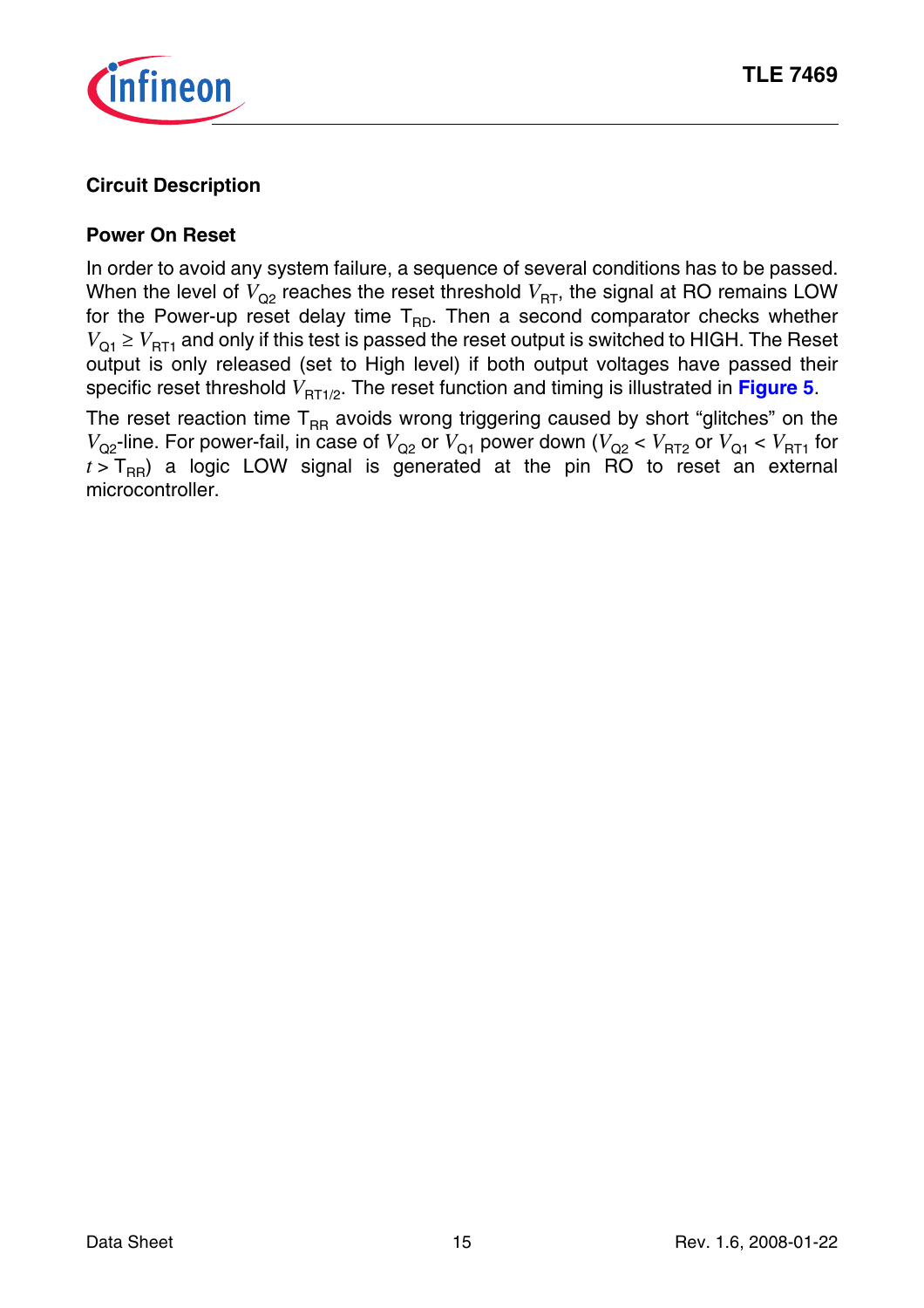



**Figure 5 Reset Function and Timing Diagram**

# **Watchdog Operation**

The watchdog uses a fraction of the charge pump oscillator's clock signal as timebase. Connecting the DT pin to Q1 or to Q2 the watchdog timebase can be adjusted. The watchdog can be turned off by a low level ( $V_{DT} \le 0.8$  V) applied to the DT pin. The timing values used in this text refer to typ. values with DT connected to Q1 (fast timing).

**Figure 6** shows the state diagram of the window watchdog (WWD). After power-on, the reset output signal at the RO pin (microcontroller reset) is kept LOW for the reset delay time  $T_{BD}$  of typ. 8 ms. With the LOW to HIGH transition of the signal at RO the device starts the ignore window time  $t_{\text{CW}}$  (32 ms). During this window the signal at the WDI pin is ignored. Next the WWD starts the open window. When a valid trigger signal is detected during the open window a closed window is initialized immediately. A trigger signal within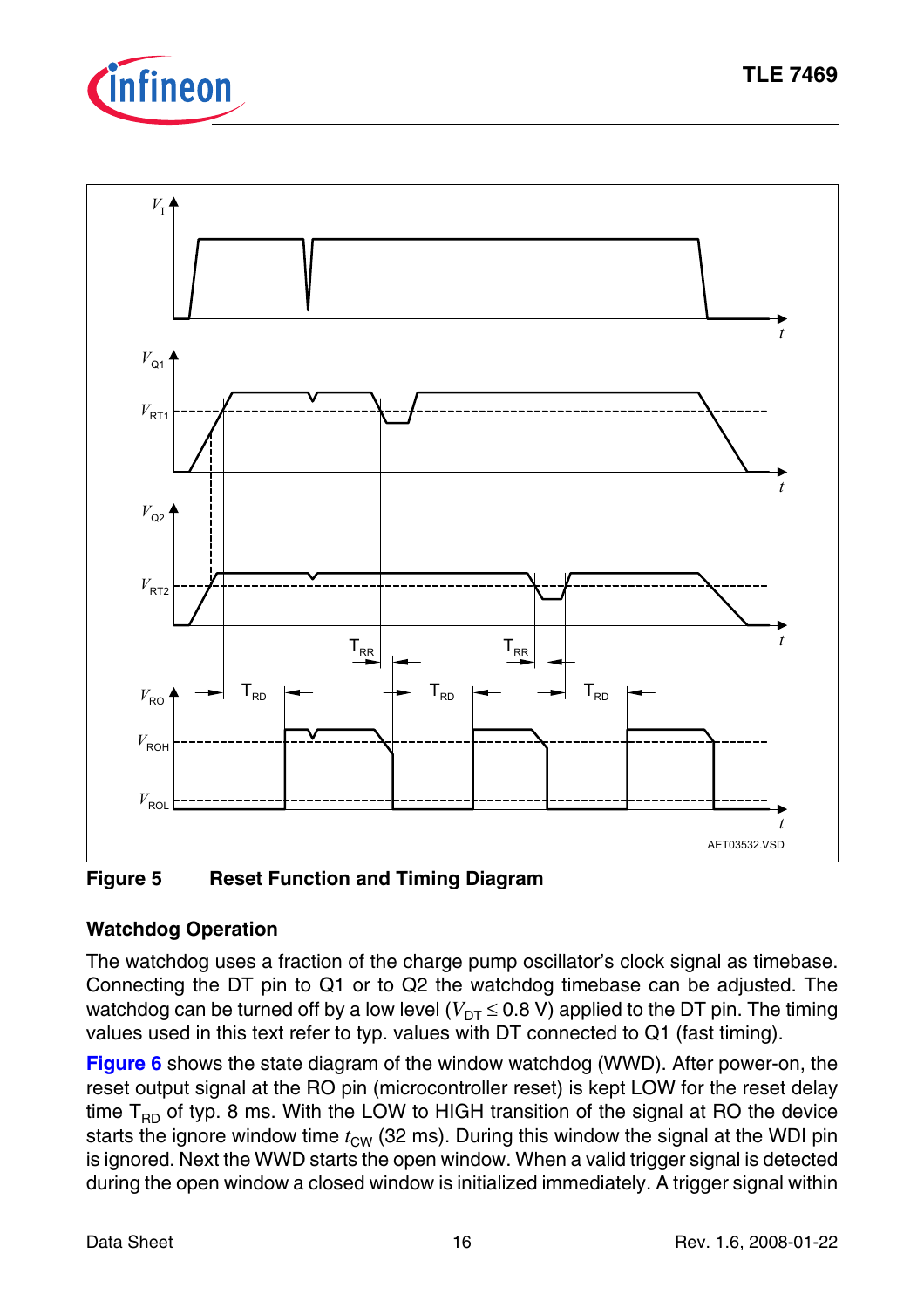

the closed window is interpreted as a pretrigger failure and results in a reset. After the closed window the open window with the duration  $t_{\text{OW}}$  is started again. The open window lasts at minimum until the trigger process has occurred, at maximum  $t_{\rm OW}$  is 32 ms (typ. value with fast timing).

A HIGH to LOW transition of the watchdog trigger signal on pin WDI is taken as a trigger. To avoid wrong triggering due to parasitic glitches two HIGH samples followed by two LOW samples (sample period  $t_{\text{sam}}$  typ. 0.25 ms) are decoded as a valid trigger (see **Figure 8**). A reset is generated (RO goes LOW) if there is no trigger pulse during the open window or if a pretrigger occurs during the closed window. The triggering is correct also, if the first three samples (two HIGH one LOW) of the trigger pulse at pin WDI are inside the closed window and only the fourth sample (the second LOW sample) is taken in the open window.



**Figure 6 Window Watchdog State Diagram**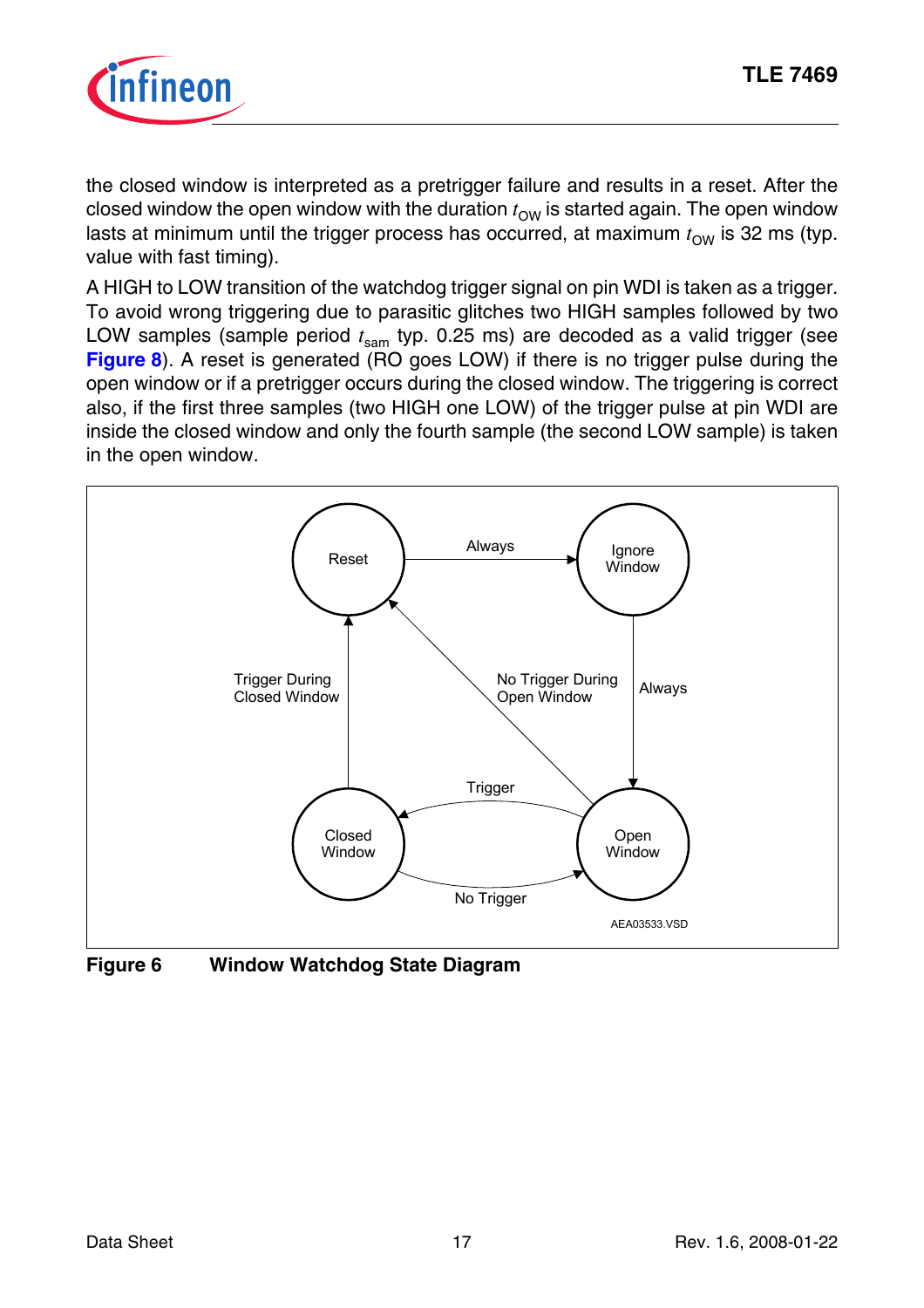



**TLE 7469**



**Figure 7 Window Watchdog Signal Flow**



**Figure 8 Window Watchdog Definitions**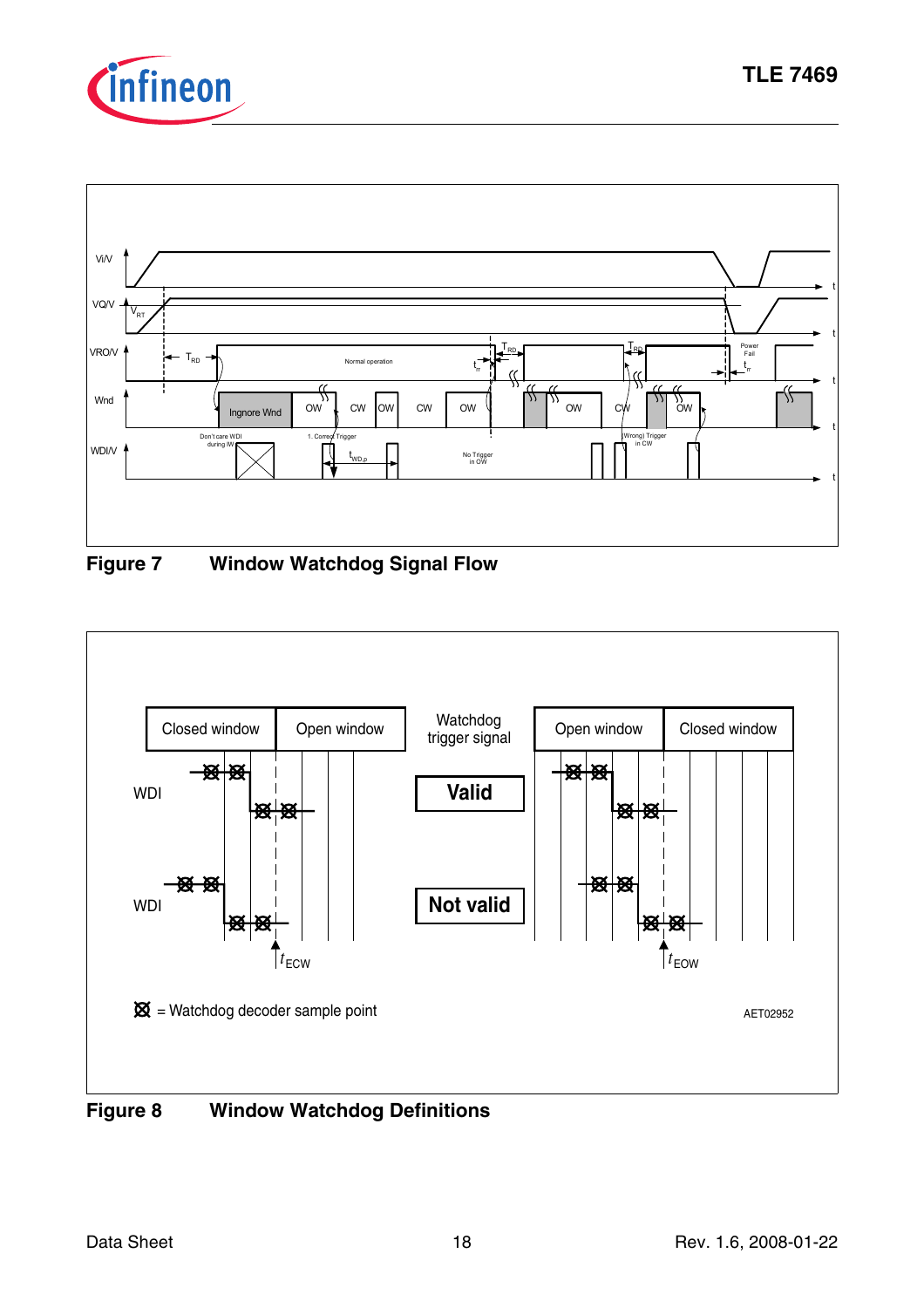

### **Package Outlines**



### **Figure 9 PG-DSO-12 (Plastic Green Dual Small Outline)**

### **Green Product (RoHS compliant)**

To meet the world-wide customer requirements for environmentally friendly products and to be compliant with government regulations the device is available as a green product. Green products are RoHS-Compliant (i.e Pb-free finish on leads and suitable for Pb-free soldering according to IPC/JEDEC J-STD-020).

For further packge information, please visit our website: http://www.infineon.com/packages. example the community of the Dimensions in mm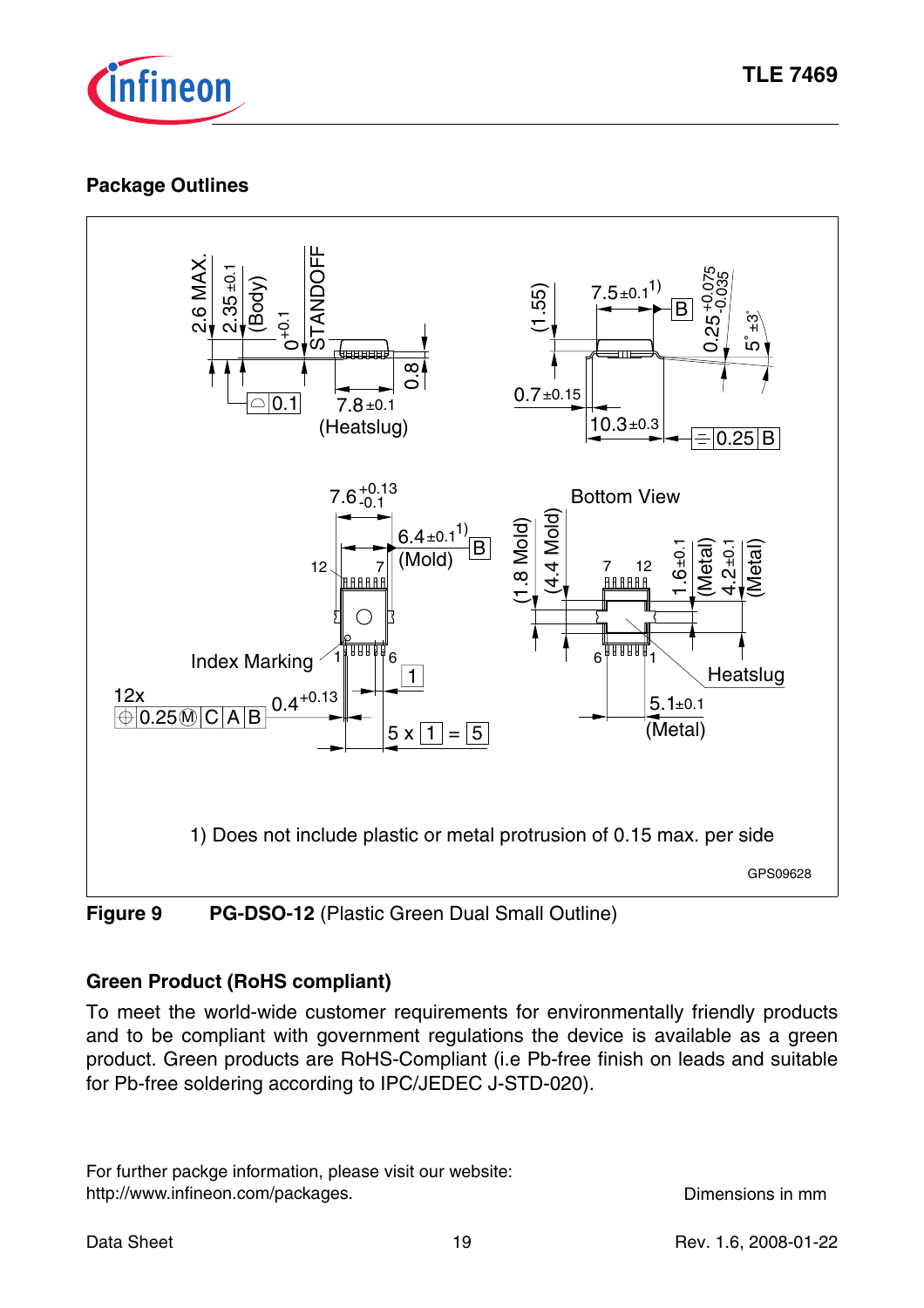

# **Revision History**

| <b>Version</b> | <b>Date</b> | <b>Changes</b>                                                                                                                                                                                                                                             |
|----------------|-------------|------------------------------------------------------------------------------------------------------------------------------------------------------------------------------------------------------------------------------------------------------------|
| Rev. 1.6       | 2008-01-22  | Initial version of RoHS-compliant derivate of TLE 7469<br>Page 1: AEC certified statement added.<br>Page 1 and Page 19: RoHS compliance statement and<br>Green product feature added.<br>Page 1 and Page 19: Package changed to RoHS compliant<br>version. |
| Rev. 1.5       | 2007-05-07  | Modifications according to PCN No. 2007-070-A<br>Page 8: Parameter "Output current limitation $I_{\Omega}$ ":<br>Max. Value modified from 500mA to 550mA.<br>Page 3, Fig. 1 modified: RO pullup to Q1 instead to Q2.<br>Legal disclaimer updated.          |
| Rev. 1.4       |             | 2005-07-15   Final Datasheet                                                                                                                                                                                                                               |